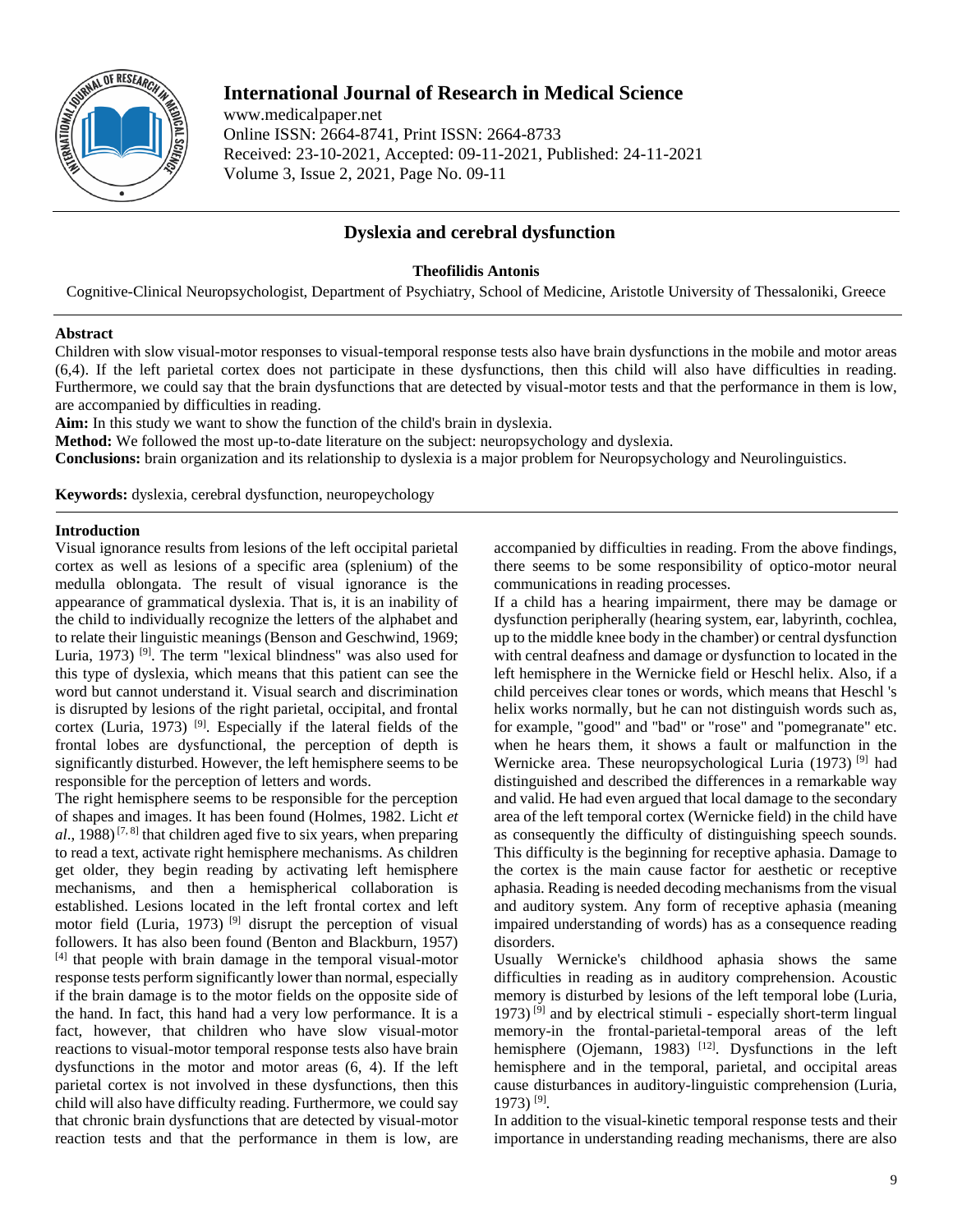acoustic-kinetic temporal response tests. Usually, in trials of the reaction time six (6) different ones are used sensory-motor combinations. These are the following:

1) Right ear right hand, 2) right ear -> left hand, 3) Left ear -> right hand, 4) Left ear-> left hand, 5) Both ears right hand and, 6) Both ears left hand. Feet can also be used. In this test we ask the child to press a button or something else with his right or left hand after a stimulus-sound (tone) that will be received in his left or right ear. The average response time in adults in this test is 75ms that is, the reaction time is shorter compared to that of the opticomotor test which is around 125ms. This is because the auditorycortical-motor communications are shorter than the visual-motor ones. From the ear the stimulus goes to the temporal cortex. Audio-motor communications are about half or less of visualmotor communications. These tests are valuable tools for studying reading difficulties and we believe that in the future there will be a lot of research. However, their role in the diagnosis of brain function seems to be remarkable. This is shown by the fact that a right-handed person with a predominance of language in the left hemisphere and normal hearing should have faster temporal reactions to combinations one (1) and five (5). But if this does not happen, then such a person should suffer from damage or dysfunction in the left hemisphere and thus cause reading difficulty. The role of tactile learning in reading seems to be quite important and primary (Piaget and Inhelder, 1956; Phillips, 1975)<sup>[13]</sup>. We measure the tactile-kinetic functions with the tactile meter. Usually a tactile or motor difficulty in one hand means damage or malfunction in the opposite hemisphere of the hand and in the tactile or motor fields.

A difficulty, e.g. of the right hand is usually accompanied by reading disorders as both of these functions are controlled by specific areas of the left parietal lobe. It is also worth noting the role of stereotyping mechanisms in reading functions. This has been found with therapeutic neuropsychological programs (Ayres,  $1975$ )<sup>[1]</sup> that seek to activate and improve dysfunction by causing specific neurotherapeutic stimuli. According to clinical neuropsychological studies (Gaddes, 1985)<sup>[5]</sup>, there is a relationship between reading difficulties and impaired recognition of tactile localization of the fingers of both hands. But most of all, the disturbance of the tactile perception of locating the stimulus concerns the fingers of the right hand. This is because the reading and tactile local recognition of the fingers are performed by mechanisms of the left parietal cortex, so their dysfunctions affect both skills. The degree of grip strength with the hands and the functions of the reading seem to have something to do. This is because cellular communications. involved in language functions, if they malfunction together with other structures of the brainstem, disrupt reading. The grip strength with the hands is controlled by structures of the brain stem and the malfunctions located in the brain stem reduce the dynamic grip performance of the hands. It is also known (Ojemann 1975)<sup>[11]</sup> that electrostimulation of the left ventricle causes difficulties in naming objects, arithmetic and linguistic recall. Future research will hopefully show more about the role of the hand grip and its relationship to the brain's reading mechanisms. The child with expression aphasia has difficulty reading. Usually the child with developmental aphasia has severe joint problems and disorders in their otomotor system (Mattis *et al*., 1975) [10] . It seems that for the linguistic development of the child, while at the beginning of his life the receptive-perceptual

language analysis plays an important role, after about the fifth year of his school life, ie around the age of eleven (11) years, the expressive-kinetic mechanisms of language prevail more in its linguistic behavior.

Bilateral brain damage in the parietal cortex, and especially in the thirty-nine field (39), causes reading disturbances. But apart from that, there is a disturbance in the orientation mechanisms to the right or left. Thus, many times, children with reading difficulties also show problems of orientation to the right or left, up or down in their space. Hand preference, brain organization and their relationship to dyslexia are significant problems for Neuropsychology and Neurolinguistics (Hecaen, 1984)<sup>[6]</sup>. There is a controversy between his preference hand, brain organization and their relationship to dyslexia. When there is left-handedness, but usually not always, there is also difficulty reading. In the left hand, however, the predominance of the tongue may be in the left hemisphere, or very rarely in the right or both. Also about what happens in the left hand and its relationship with many disorders such as e.g. dyslexia or with special abilities such as e.g. superior intelligence, much more research needs to be done. The ability of the audiovisual sequence and the relationship with reading has been studied by the Bakker team in Amsterdam.

In a remarkable study (Bakker,  $1972$ )<sup>[3]</sup> in children aged 6-8 years he distinguished four (4) types of behavioral sequence: a) linguistic imitation (receptive or perceptual), b) non-linguistic imitation c) linguistic expression and, d) non-verbal expression. Examined the time sequences in the four categories and the three channels (optical-acoustic-tactile). He found that the chronological sequence was age-related and that girls between the ages of 6 and 7 were superior to boys. Between 7 and 8, the girls were equivalent in recalling tests with sequences for all three aesthetic channels. From the 8th to the 11th year the their tactile capacity is reduced and emphasis is placed on audiovisual sequence skills. The girls seemed superior in recalling chronicles sequences for all aesthetic channels and after the age of 9 years. The boys' performance was without particular inconsistencies and instabilities. The conclusion from this research is that the temporal perception of linguistic material and linguistic coded material, performed by the hemisphere of the language, that is, the left. A recent study (Van Strien *et al.*, 1990)<sup>[14]</sup> found low performance in verbal-memory tests in both P- and L-dyslexic types. L-types also performed poorly in image rotation tests. This means that this guy has a visual-motor disorder in reading of difficulty. Parents of P- and L-dyslexic types had low performance in verbal-memory tests. They showed no visualspatial disturbances trials. In families with P-dyslexic types, a substantial one was found relationship between father and son for visual-spatial functions. In families with L- dyslexic types, parent-child relationships for both parents but also for the two categories (verbal-mnemonic and visual-spatial) were weaker.

#### **References**

- 1. Ayres AJ, Sensorimotor foundations of academic abi-lity. In Cruickshank, W.M. and Hallahan, D.P. (Eds): Perce3ptual and learning disabilities in children, Syracuse, University Press,1975:2:300-385.
- 2. Bakker DJ, Van der Vlugt. Learning disabilities. Swets and Zeitlinger, 1989
- 3. Bakker DJ, Temporal order in disturbed reading. Rotterdam, University Press, 1972